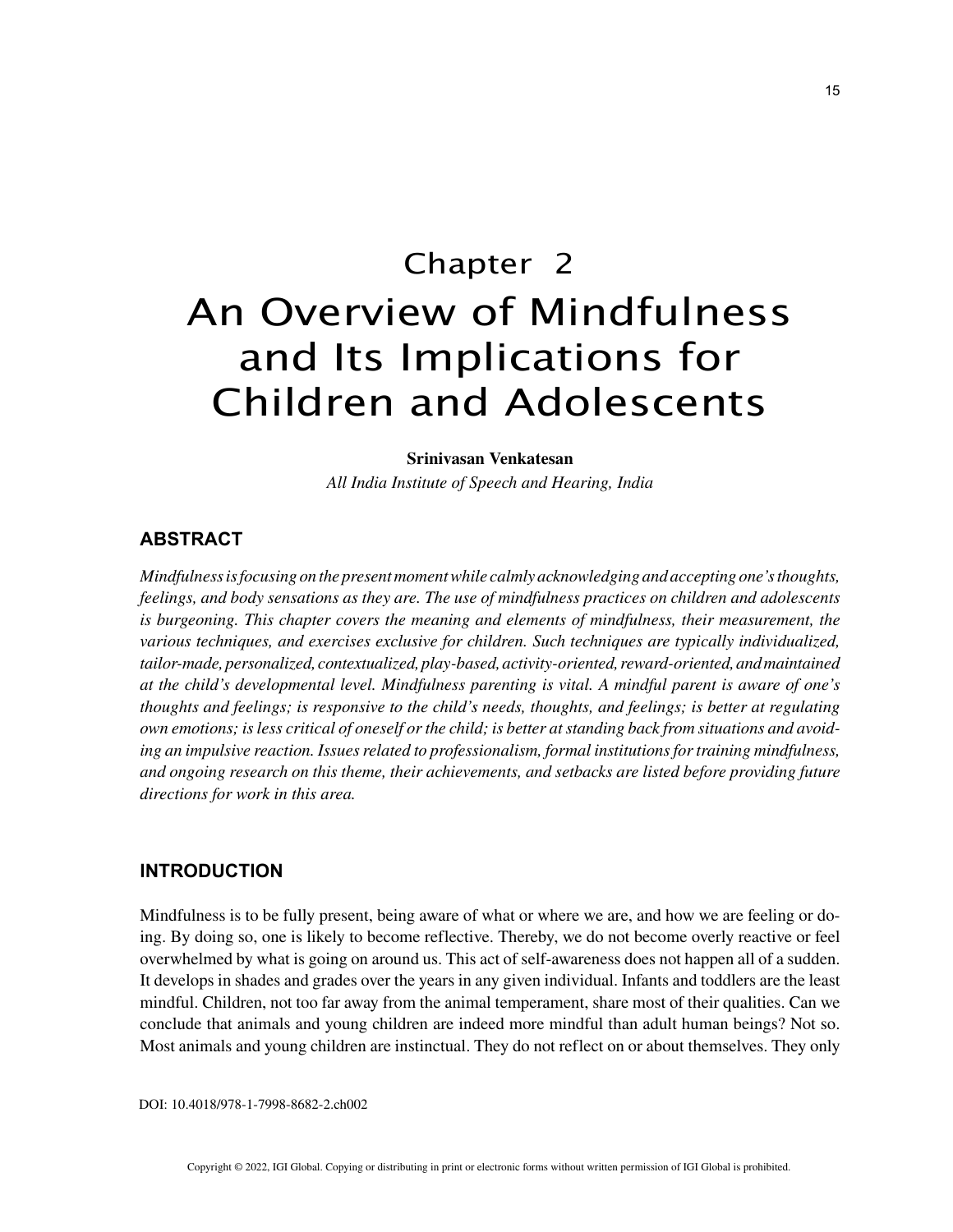react. They do not experience the deeper aspects of mindfulness. A mindful human can choose how to react entirely on the present. Animals cannot and do not decide what they do. They cannot visualize the future. Their time frame is of that instant.

## **DEFINITION**

There is no single universally accepted meaning or definition of mindfulness. The term is further confused with many other distinct but inter-related words (Box 1). According to Phillip Moffitt, mindfulness is "relaxed, embodied awareness." For Jon Kabat-Zinn, the founder of Mindfulness-Based Stress Reduction (MBSR), it is defined as "paying attention on purpose in the present moment, non-judgmentally." It is "a non-elaborative, non-judgmental, present-centered awareness in which each thought, feeling, or sensation that arises in the attentional field is acknowledged and accepted as it is." In the field of clinical psychology, mindfulness is operationally defined based on a two-component model with each component defined in terms of specific behaviors, experiential manifestations, and implicated psychological processes (Bishop et al. 2004). Mindfulness has three different aspects that operate together seamlessly to bring about a state of awareness. They are intention, attention, and attitude.

#### *Box 1. Glossary on key terms related to mindfulness*

Reflection is serious thought or consideration. Generally used in the context of therapy, psychologists typically "reflect" back the client's words to hear what they have said. It helps them to evaluate the logic or reasoning behind is said. Human self-reflection is one's capacity to introspect and the willingness to learn more about oneself. A model of reflection involves (i) description of what happened; (ii) noting what you were thinking and feeling; (iii) evaluating what is right and wrong about the experience; (iv) analysis of what sense you can make of the situation; (v) conclusion on what else could have been done; and, (v) action plan of what would be done if it arose again. **Contemplation** refers to psychological insights or visions present in the practice of religion. It is how one can intelligently approach and understand human life-experience. The objective of contemplation is the totality of human existence or human experience. **Prayer** is a deep inward state undertaken in quiet solitude. Outside stimuli are reduced. A special kind of monotonous soothing environment is created. Echoing intonation of ritual words and phrases like an "OM" are chanted repeatedly. Additional effects may be achieved by use of incense sticks, rolling beads (rudraksha), candle or lamp lights, the sound of bells, a special posture held for a long time, complete or partial closing of eyes, as well as floral offerings. In prayer, a person calls upon a deity in some manner. There is praise or thanksgiving, seeking forgiveness, consolation, or assistance based on one's relationship with the divine being. Prayer cannot be equated with meditation. They cannot be separated too. The two states are closely related. Prayer is to focus on intercession, confession, and praise.

**Meditation** is a spiritual practice. It is recognized as a form of alternative medicine to provide mental clarity and physical relaxation. It can be used regularly for personal growth and reduce stress, pain, fears, and anxiety. Most religions prescribe meditative practices. There are many types of meditation, such as mindfulness meditation, Kundalini yoga, Zen meditation, movement/yogic meditation, transcendental meditation, Mantra meditation, Vipassana meditation, and others. Not all types of meditation are right for everyone. Each type of meditation requires different skills and mindsets.

## **HISTORY**

The notion of mindfulness takes its roots in ancient Buddhist tradition from India. Siddarth Gautam Buddha (500 BC) offers four layers of mindfulness practice of the body, emotions, mind, and the objects of mind. Each layer is the foundation for well-being and happiness. Others propose layers of mindfulness as a focus on the present, concentration, and awareness. A classification of five layers covers conscious, subconscious, supramental, subliminal, and subtle causal. Are the layers of mindfulness linear? No. It is just like riding a bike. We learn the different layers in steps and use all of them together. Although a